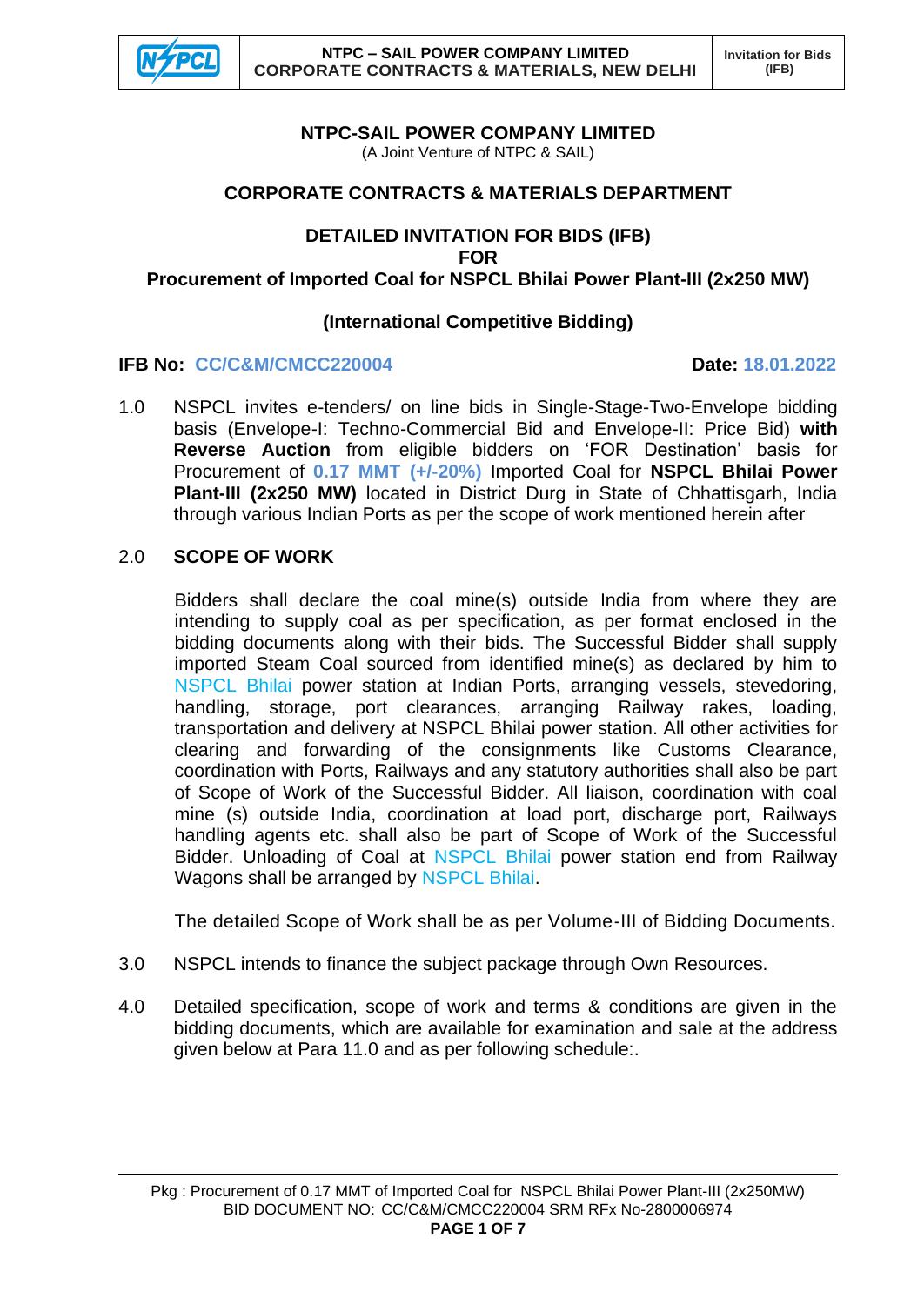

| Bidding Document No.                                                                                                                    | CC/C&M/CMCC220004                                                           |
|-----------------------------------------------------------------------------------------------------------------------------------------|-----------------------------------------------------------------------------|
| <b>SRM RFx No</b>                                                                                                                       | 2800006974                                                                  |
| Start date of downloading of<br><b>Bidding Documents</b>                                                                                | from 18.01.2022                                                             |
| Last date for receipt of<br>Queries from bidders (if any)                                                                               | 20.01.2022                                                                  |
| Pre-bid conference date & time                                                                                                          | Shall be conducted through VC on MS<br>Teams on 21.01.2022, 1100 Hrs.(IST). |
| both<br>Last date for receipt of<br>Techno- Commercial<br>bid<br>(Envelope-I) and Price bid<br>(Envelope-II) Bid Receipt Date &<br>Time | 27.01.2022 up to 1400 Hrs (IST)                                             |
| Techno-Commercial bid (Envelope-<br>I) opening Date & Time                                                                              | 27.01.2022 at 1500 Hrs (IST)                                                |
| <b>Cost of Bidding Document</b>                                                                                                         | Free of Cost                                                                |

**No Queries from Bidders, whatsoever, shall be entertained by the Employer beyond the last date of receipt of Queries as specified above.**

Date & Time for opening of Price Bids shall be intimated separately to the bidders whose Techno-Commercial Bid are found to be acceptable.

5.0 All bids must be accompanied by Bid Security for an amount equivalent **INR 2,00,00,000/- (Indian Rupees Two Crores Only ) or in 2,69,200/- (US Dollar Two Lakh Sixty Nine Thousand Two Hundred only).**

**"ANY BID NOT ACCOMPANIED BY AN ACCEPTABLE BID SECURITY IN A SEPARATE SEALED ENVELOPE SHALL BE REJECTED BY THE EMPLOYER AS BEING NON-RESPONSIVE AND SHALL NOT BE OPENED. IN CASE, THE BID SECURITY IS SUBMITTED THROUGH ELECTRONIC FUND TRANSFER (EFT), BIDDER TO SUBMIT THE PROOF OF E-PAYMENT OF BID SECURITY EITHER IN SEPARATE SEALED ENVELOPE OR IN THE E-TENDERING/SRM PORTAL."**

5.1 The bid security at Bidder's option, be in form of a Crossed Demand Draft or Banker's cheque in favour of NSPCL payable at New Delhi or a Bank Guarantee (BG) as per Annexure C from any bank specified in Annexure-D1 of Volume – IV. In case of foreign bidders, the bid security can be from any other bank also in addition to Bank specified in Annexure-D1 in Volume –IV. If the Bank Guarantee is from a Bank not specified in Annexure-D1 in Volume –IV, then the Bank Guarantee shall be confirmed by any of the bank, specified in the Annexure- D1 in Volume-IV. The format of the Bank Guarantee shall be in accordance with the form of bid security included in the bidding documents.

Pkg : Procurement of 0.17 MMT of Imported Coal for NSPCL Bhilai Power Plant-III (2x250MW) BID DOCUMENT NO: CC/C&M/CMCC220004 SRM RFx No-2800006974 **PAGE 2 OF 7**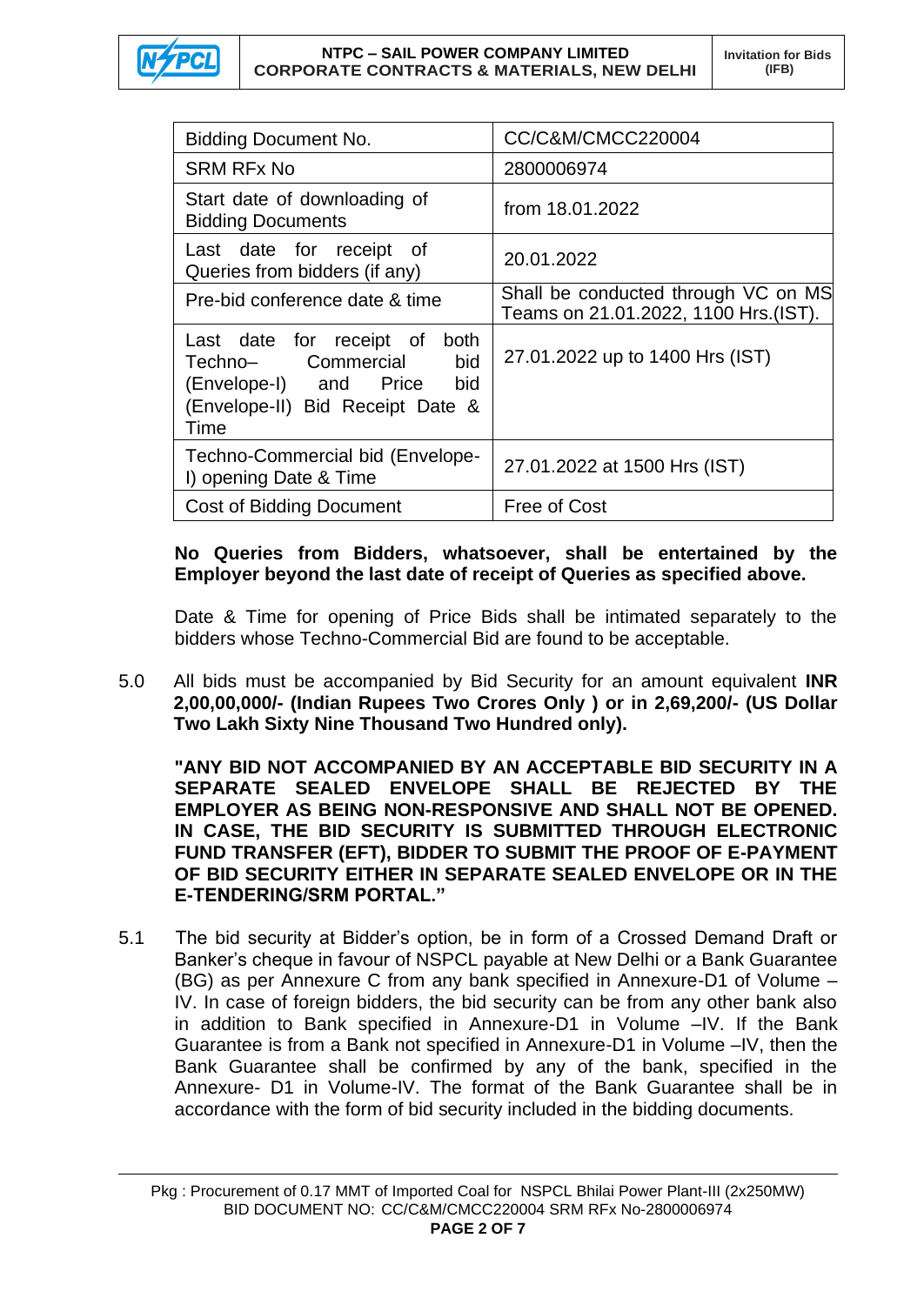

- 5.1.1 In case of Bidders opting for Bank Guarantee as Bid Security but unable to send the Original Bank Guarantee in physical form at the tender opening location, following shall be applicable:
- i) The issuing bank shall intimate through their own official e-mail id to NSPCL C&M department with a copy to Bidder regarding issuance of BG along with following documents:
	- a. The scanned copy of the BG.
	- b. SFMS message acknowledgement copy sent to NSPCL banker stating the date of sending.
	- c. An undertaking through official e-mail ID of Bank as per format as enclosed below:

## **Format of Undertaking (To be sent by Issuing Bank through official e-mail id)**

From: xxxbank@xx.in To: [nkmallick@nspcl.co.in](mailto:nkmallick@nspcl.co.in) & [vidyathool@nspcl.co.in](mailto:vidyathool@nspcl.co.in)

We have issued BG No. \_\_\_\_\_\_\_\_\_\_\_\_ dated\_\_\_\_\_\_\_\_\_ for an amount of Rs. \_\_\_\_\_\_\_\_\_\_\_ on behalf of \_\_\_\_\_\_\_\_\_\_\_ towards Bid Security / EMD for Tender No in favor of NSPCL.

Please find enclosed the soft copy of the Bank Guarantee and SFMS acknowledgement. The SFMS is sent on \_\_\_\_\_\_\_(date).

We undertake to send the original BG to \_\_\_\_\_\_\_\_\_\_\_ (name of tendering location) directly once postal / courier services are restored and that NSPCL's claim will be binding on us without the physical copy.

We undertake not to cancel the aforementioned BG No. without written consent / instruction from NSPCL.

> (Name of Bank Official) Authority No

- d. SFMS message must be sent to the Employer's bank whose details are mentioned in Bidding documents.
- ii) Bidders shall be required to upload the scanned copy of the BG on SRM portal.

#### 6.0 **QUALIFYING REQUIREMENT FOR BIDDERS**

The Bidder can be an individual firm meeting the qualifying requirements stipulated hereunder as per Clauses A and B;

**OR**

The Bidder can be a Consortium of maximum three (03) firms meeting the qualifying requirements stipulated hereunder as per Clauses A and B collectively.

Pkg : Procurement of 0.17 MMT of Imported Coal for NSPCL Bhilai Power Plant-III (2x250MW) BID DOCUMENT NO: CC/C&M/CMCC220004 SRM RFx No-2800006974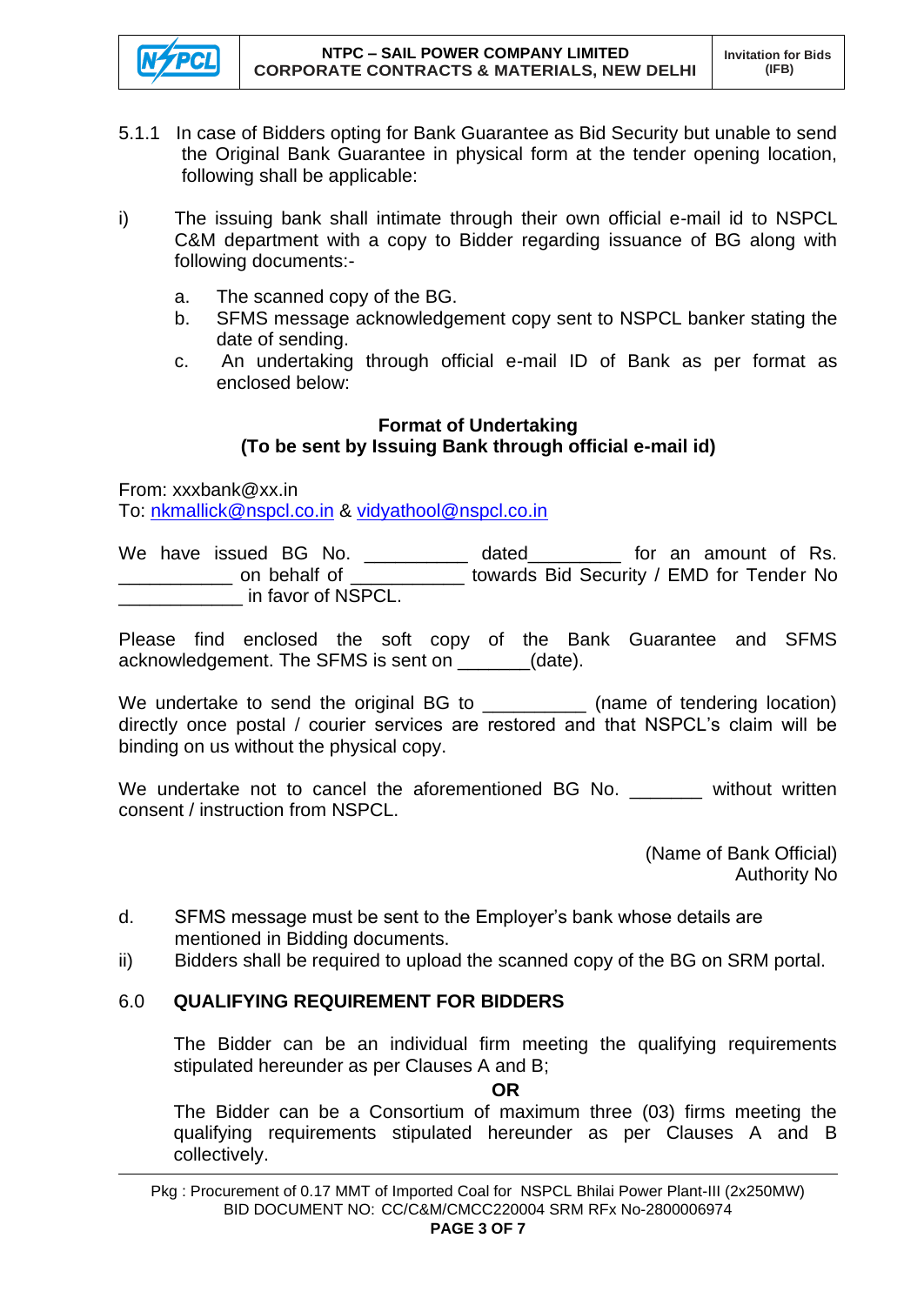

Each partner of Consortium shall meet at least 25% of Technical Criteria Requirement mentioned at Clause A1 or Clause A2 or at least 25% of the Financial Criteria Requirement mentioned at Clause B. Net worth criteria shall be as mentioned at Clause B (ii).

The Consortium shall necessarily identify one of the Partners as lead Partner who shall meet on its own at least 51% of one of the Technical Criteria mentioned at clause A1 and Clause A2 and at least 51% of Financial Criteria mentioned at Clause B. Net worth criteria shall be as mentioned at Clause B (ii).

In case, lead partner of Consortium meets on its own, at least 51% of only one of the Technical Criteria mentioned at clause A1 or A2, then one partner other than lead partner shall have to meet at least 51 % of the remaining Technical Criteria.

#### **A. Technical Criteria for Bidder:**

**A1.** The Bidder should have imported / exported and supplied a minimum of **0.075 MMT** of any dry bulk (solid) commodity, like Coal, Iron ore, Fertilizers, Chemicals, Cement etc. of origin other than India to any firm, in any continuous twelve (12) months in one or multiple contracts during the preceding five (5) financial years along with the current financial year up to date of Techno-Commercial bid opening.

In support of the aforesaid experience, the Bidder shall furnish:

- a) Supply Experience certificate from purchaser and;
- b) Certificate in original from Statutory Auditor(s) of the Bidder

#### **AND**

**A2.** The Bidder should have handled, including port operations and loading for dispatch through Indian Railways, a minimum of **0.075 MMT** of any dry bulk (solid) commodity, like Coal, Iron ore, Fertilizers, Chemicals, Cement etc. in India, in any continuous twelve (12) months in one or multiple contracts during the preceding five (5) financial years along with the current financial year up to date of Techno-Commercial bid opening.

In support of the aforesaid experience, the Bidder shall furnish:

a) Handling Experience certificate from the purchaser and; b) Certificate in original from the Statutory Auditor(s) of the Bidder

#### **B. Financial Criteria for Bidder:**

(i) The average annual turnover of the Bidder in the preceding three (3) financial years as on the date of Techno-Commercial bid opening should not be less than **INR 180.13 Crore (Indian Rupees One Hundred Eighty Crore and Thirteen Lakh only) or in equivalent foreign currency.**

In case a Bidder does not satisfy the annual turnover criteria, stipulated above on its own, its Holding Company would be required to meet the stipulated turnover requirements as above, provided that the Net Worth of such Holding

Pkg : Procurement of 0.17 MMT of Imported Coal for NSPCL Bhilai Power Plant-III (2x250MW) BID DOCUMENT NO: CC/C&M/CMCC220004 SRM RFx No-2800006974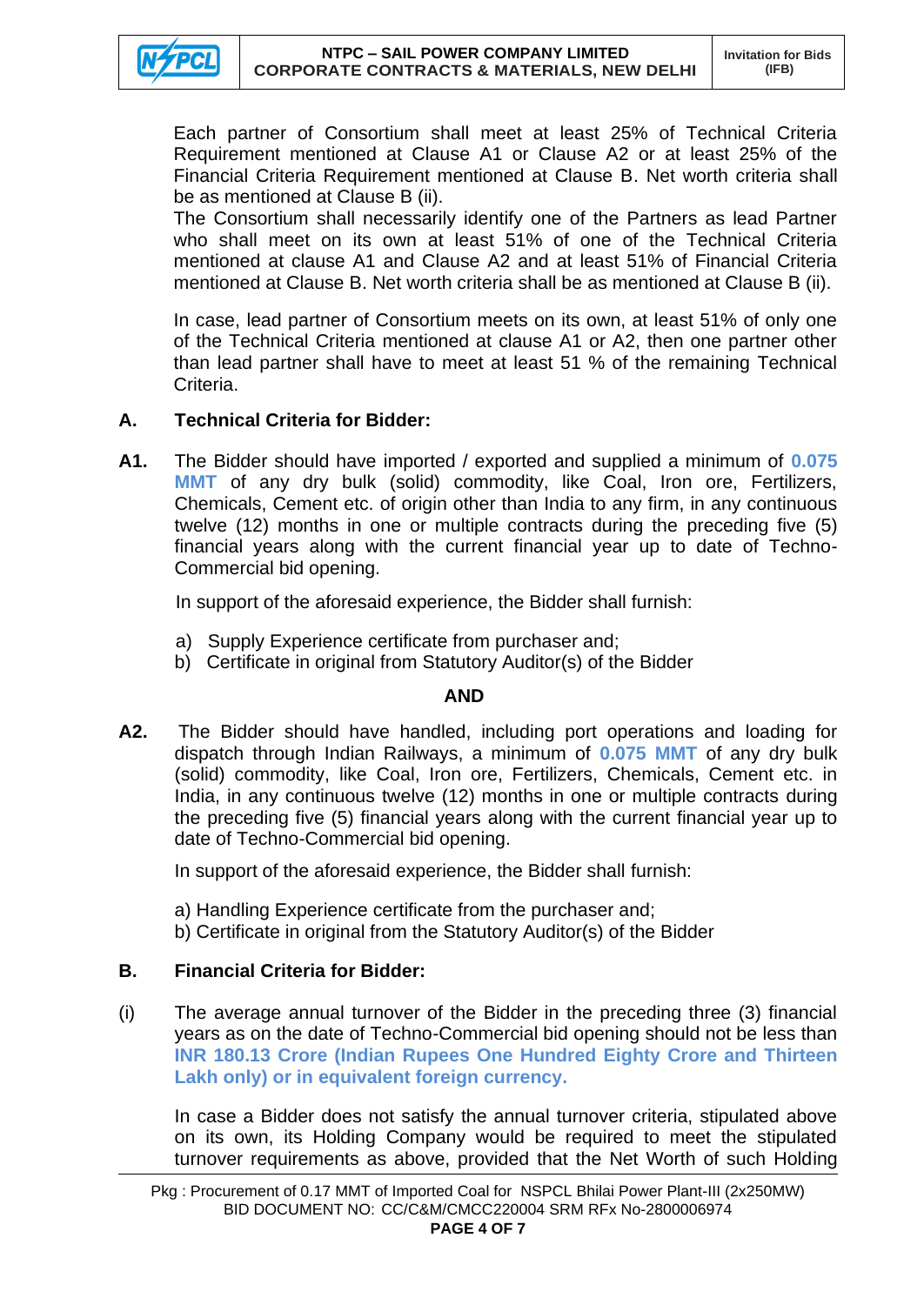

Company as on the last day of the preceding financial year is at least equal to or more than the paid-up share capital of the Holding Company. In such an event, the Bidder would be required to furnish along with its Techno-Commercial bid, a Letter of Undertaking from the Holding Company, supported by the Holding Company's Board Resolution, as per the format enclosed in the bid documents, pledging unconditional and irrevocable financial support for the execution of the Contract by the Bidder in case of award. In case a bid submitted by a Consortium, all the partners of Consortium shall be collectively required to meet the turnover criteria.

(ii) The Net worth of the bidder should not be less than 100% (hundred percent) of its paid up share capital as on the last day of the preceding financial year on the date of Techno-Commercial bid opening. In case the Bidder does not meet the Net worth criteria on its own, it can meet the requirement of Net worth based on the strength of its Subsidiary (ies) and/or Holding Company and/or Subsidiaries of its Holding company wherever applicable. In such case the Net worth of the Bidder and its subsidiary (ies) and/or Holding Company and/or subsidiary (ies) of the Holding company, in combined manner should not be less than 100% (hundred percent) of their total paid-up share capital. However individually, their Net worth should not be less than 75% (seventy five percent) of their respective paid-up share capitals. For a Consortium, the net worth of all Consortium members in combined manner should not be less than 100% (hundred percent) of their paid up share capital however individually, their Net worth should not be less than 75% (seventy five percent) of their respective paid up share capitals.

Net worth in combined manner shall be calculated as follows:

Net worth (combined) = (X1+X2+X3) / (Y1+Y2+Y3) X 100

where X1, X2, X3 are individual Net worth which should not be less than 75% of the respective paid up share capitals and Y1, Y2, Y3 are individual respective paid up share capitals.

- (iii) In case the Bidder is not able to furnish its audited financial statements on standalone entity basis, the un-audited unconsolidated financial statements of the Bidder can be considered acceptable provided the Bidder further furnishes the following documents for substantiation of its qualification:
	- a. Copies of the unaudited unconsolidated financial statements of the Bidder along with copies of the audited consolidated financial statements of its Holding Company.
	- b. A certificate from the CEO/CFO of the Holding Company, as per the format enclosed in the bid documents, stating that the unaudited unconsolidated financial statements form part of the Consolidated Annual Financial statements of the Company.

In cases where audited results for the last financial year as on the date of Techno Commercial bid opening are not available, the financial results certified by a practicing Chartered Accountant shall be considered acceptable. In case, Bidder is not able to submit the Certificate from a practicing Chartered

Pkg : Procurement of 0.17 MMT of Imported Coal for NSPCL Bhilai Power Plant-III (2x250MW) BID DOCUMENT NO: CC/C&M/CMCC220004 SRM RFx No-2800006974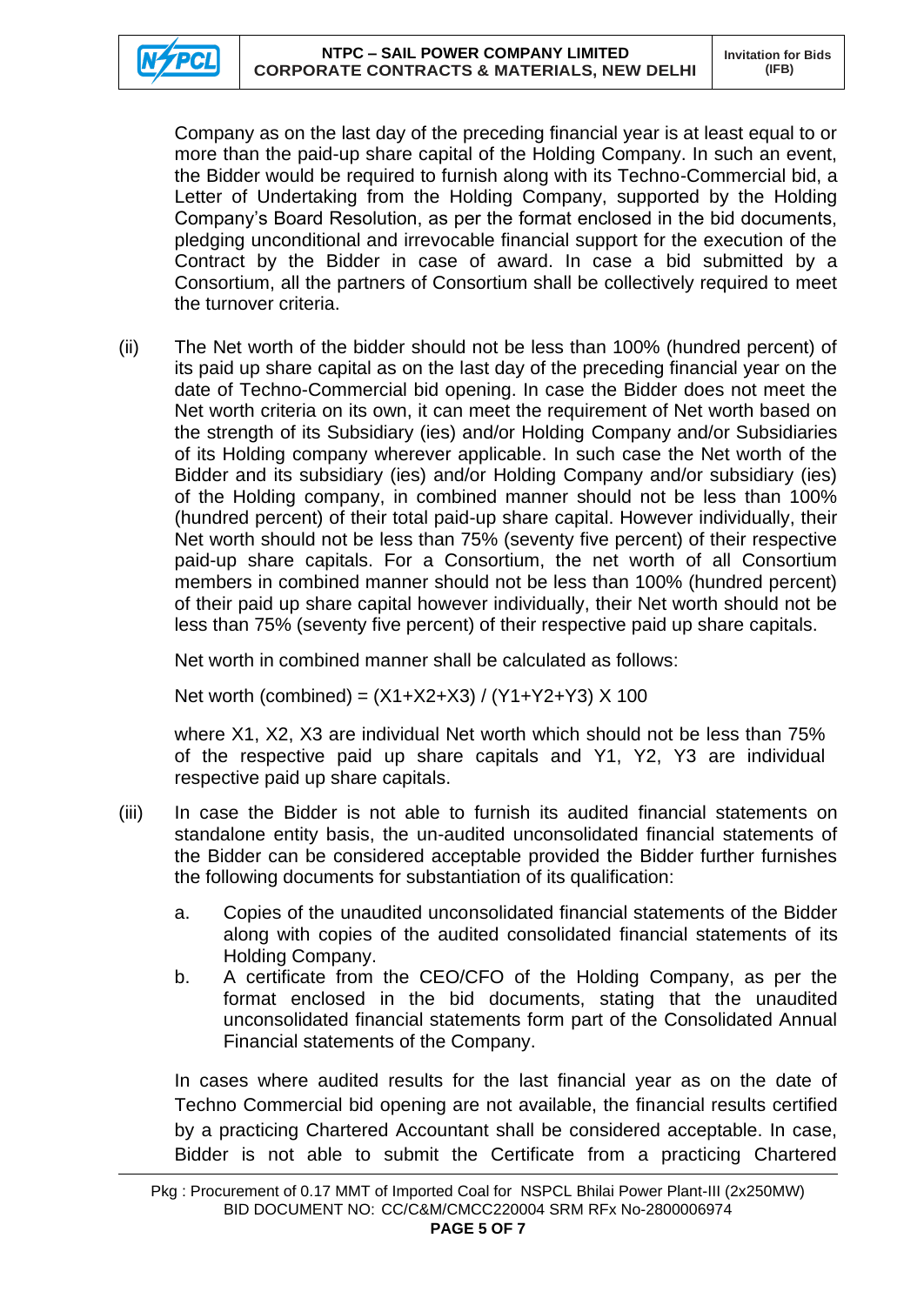

Accountant certifying its financial parameters, the audited results of three consecutive financial years preceding the last financial year shall be considered for evaluating the financial parameters. Further, a Certificate would be required from the CEO/CFO as per the format enclosed in the bidding documents stating that the Financial results of the Company are under audit as on the date of techno-commercial bid opening and the Certificate from the practicing Chartered Accountant certifying the financial parameters is not available.

## **NOTES:**

- i) Net Worth means the sum total of the paid up share capital and free reserves. Free reserve means all reserves credited out of the profits and share premium account but does not include reserves credited out of the revaluation of the assets, write back of depreciation provision and amalgamation. Further, any debit balance of Profit and Loss account and miscellaneous expenses to the extent not adjusted or written off, if any, shall be reduced from Reserves and Surplus.
- ii) Other income shall not be considered for arriving at annual turnover
- iii) "Holding Company" and "Subsidiary Company" shall have the meaning ascribed to them as per Companies Act of India.
- iv) For turnover indicated in foreign currency, the exchange rate as on seven days prior to the date of Techno-Commercial bid opening shall be used
- v) The term 'date of bid opening' would mean the date of Techno-Commercial bid opening.
- vi) A firm can be a partner in only one Consortium; bids submitted by Consortium including the same firm as partner will be rejected.
- vii) The Consortium shall necessarily identify one of the partners as lead partner.
- viii) The Consortium Bidder shall provide, along with the bid, a Consortium Agreement, as per the format enclosed in the bid documents in which the partners of the Consortium are jointly and severally liable to the Owner to perform all the contractual obligations. The Consortium Agreement shall be submitted along with the bid, failing which the Bidder shall be disqualified and his bid shall be rejected.
- ix) In case of Consortium, the bid security declaration and in the event of award to Consortium the performance bank guarantee, shall be in the name of all the partners of the Consortium.
- x) Dry (bulk) solid commodity mentioned at A above means dry solid bulk cargo covered in Appendix 4 (page 352 to 358) of International Maritime Solid Bulk Cargoes (IMSBC) code MSC 84/24/Add.3.
- 7.0 NSPCL reserves the right to reject any or all bids or cancel/withdraw the Invitation for Bids without assigning any reason whatsoever and in such case no bidder / intending bidder shall have any claim arising out of such action.
- 8.0 A complete set of Bidding Documents may be downloaded by any interested Bidder from NSPCL e-tender/SRM website <https://sapportal.nspclsrijan.co.in:50200/irj/portal> at free of cost.

Pkg : Procurement of 0.17 MMT of Imported Coal for NSPCL Bhilai Power Plant-III (2x250MW) BID DOCUMENT NO: CC/C&M/CMCC220004 SRM RFx No-2800006974 **PAGE 6 OF 7**